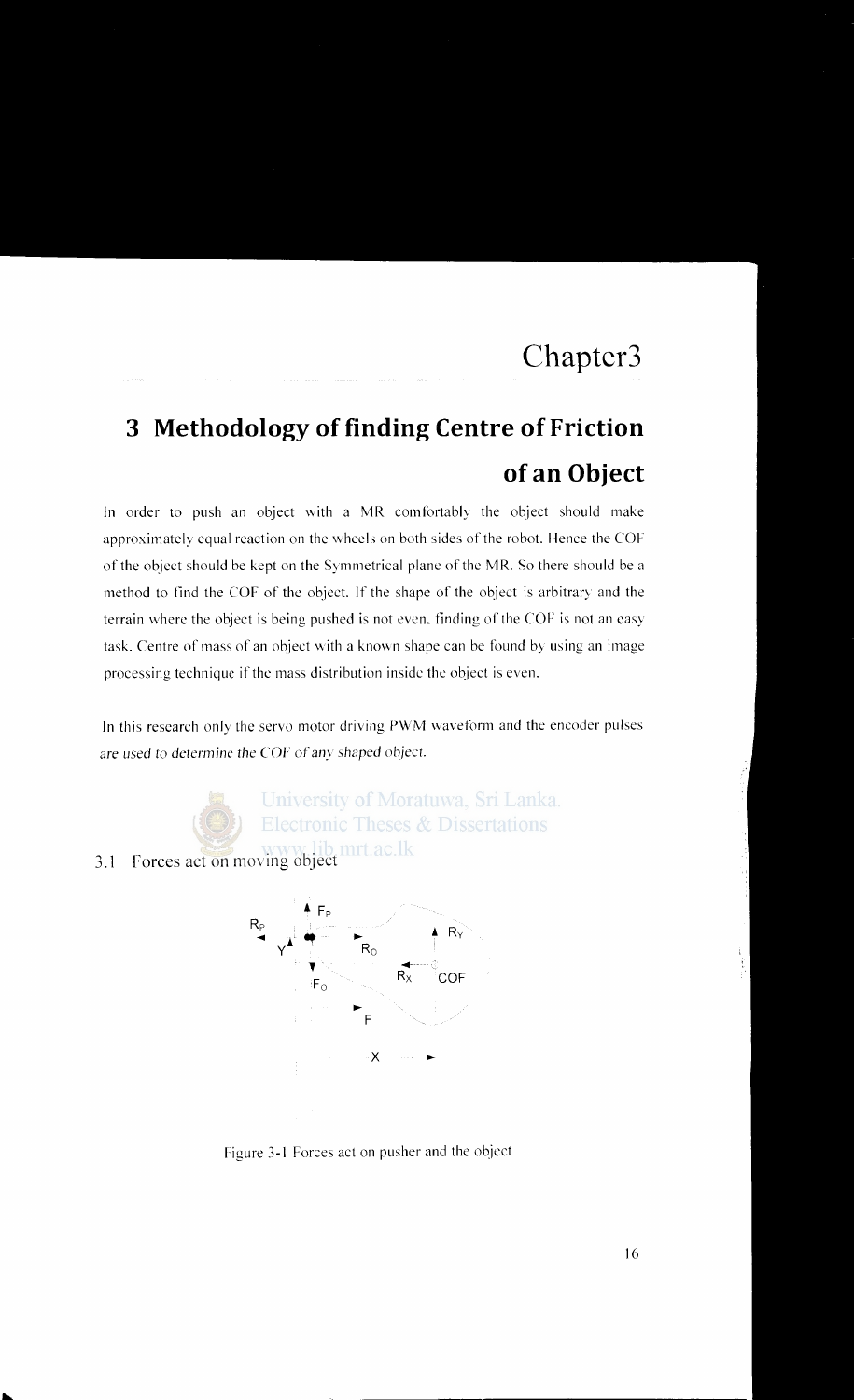

Figure 3-2 Forces act on the object

## Where

| $R_{x}$     | Reaction on the object from the floor along x axis                                        |
|-------------|-------------------------------------------------------------------------------------------|
| $R_Y$       | Reaction on the object from the floor along y axis                                        |
| $R_{\rm O}$ | Reaction force on the object of Moratuwa, Sri Lanka.<br>Electronic Theses & Dissertations |
| $F_{O}$     | Friction force on the object from the plate                                               |
| $R_{P}$     | Reaction force on the plate                                                               |
| $F_P$       | Friction force on the plate from the object                                               |
| χ           | Distance between COF and the plate perpendicular to $R_0$                                 |
| Υ           | Distance between COF and touching point perpendicular to $F_O$                            |
| F           | Force applied on the plate                                                                |

 $\mathcal{L}$ 17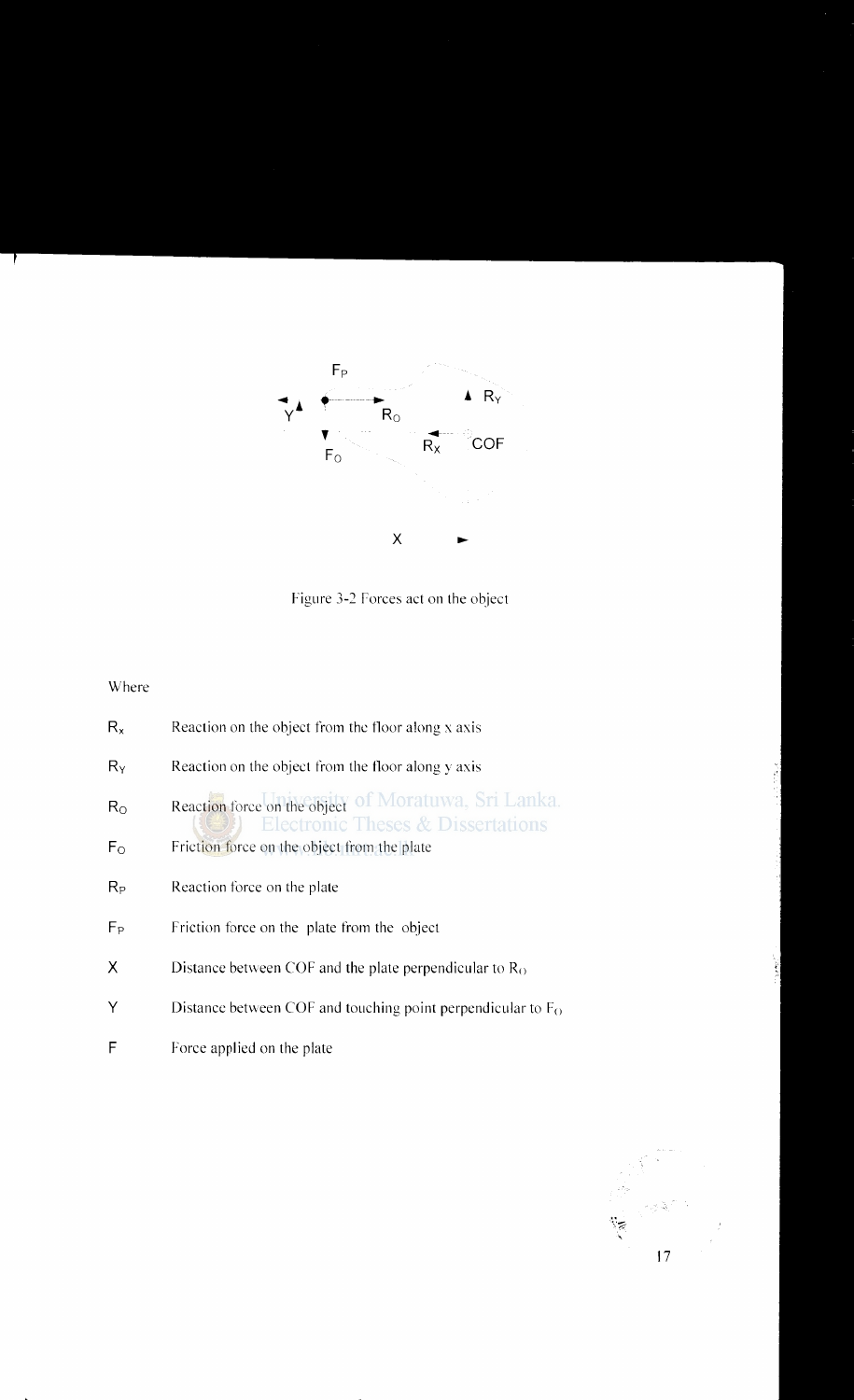If an object is being pushed by a plate as shown in figure 3.1 there are several reactions needed to be considered to predict the movement of the object. When the object and its touching point of the plate are considered.

$$
R_{O} = R_{P}
$$

$$
F_{O} = F_{P}
$$

If these forces are at equilibrium

$$
R_O = R_P = R_X = F
$$
  

$$
F_O = F_p = R_Y
$$
  

$$
F_O * X = R_O * Y
$$
  

$$
F_O = \mu_{op} R_O
$$
  

$$
R_X^2 + R_Y^2 = \mu_f Mg
$$

University of Moratuwa, Sri Lanka. Where M is the mass of the object Theses & Dissertations g is the gravitational acceleration

 $\mu_{\text{op}}$  is the friction coefficient between the plate and the object

 $\mu_f$  is the friction coefficient between the floor and the object

When the force applied from the plate increased this equilibrium will break and object starts to move and rotate. If the  $F_0$  is greater than maximum possible static friction force the object tries to slip along the plate. Due to the torque created by  $(F_0 X R_0$ <sup>Y</sup>) the object tries to rotate around the COF. Direction of this rotation depends on the magnitudes of  $F<sub>O</sub>$ ,  $R<sub>O</sub>$  and the distance between the COF of the object and the plate. This rotation will stop when the object rotates to a position which creates zero torque around the COF of the object. At this stage the object might touch the plate from several points. Figure 3-3 shows such arrangement of an object. Here the  $R<sub>Oi</sub>$  and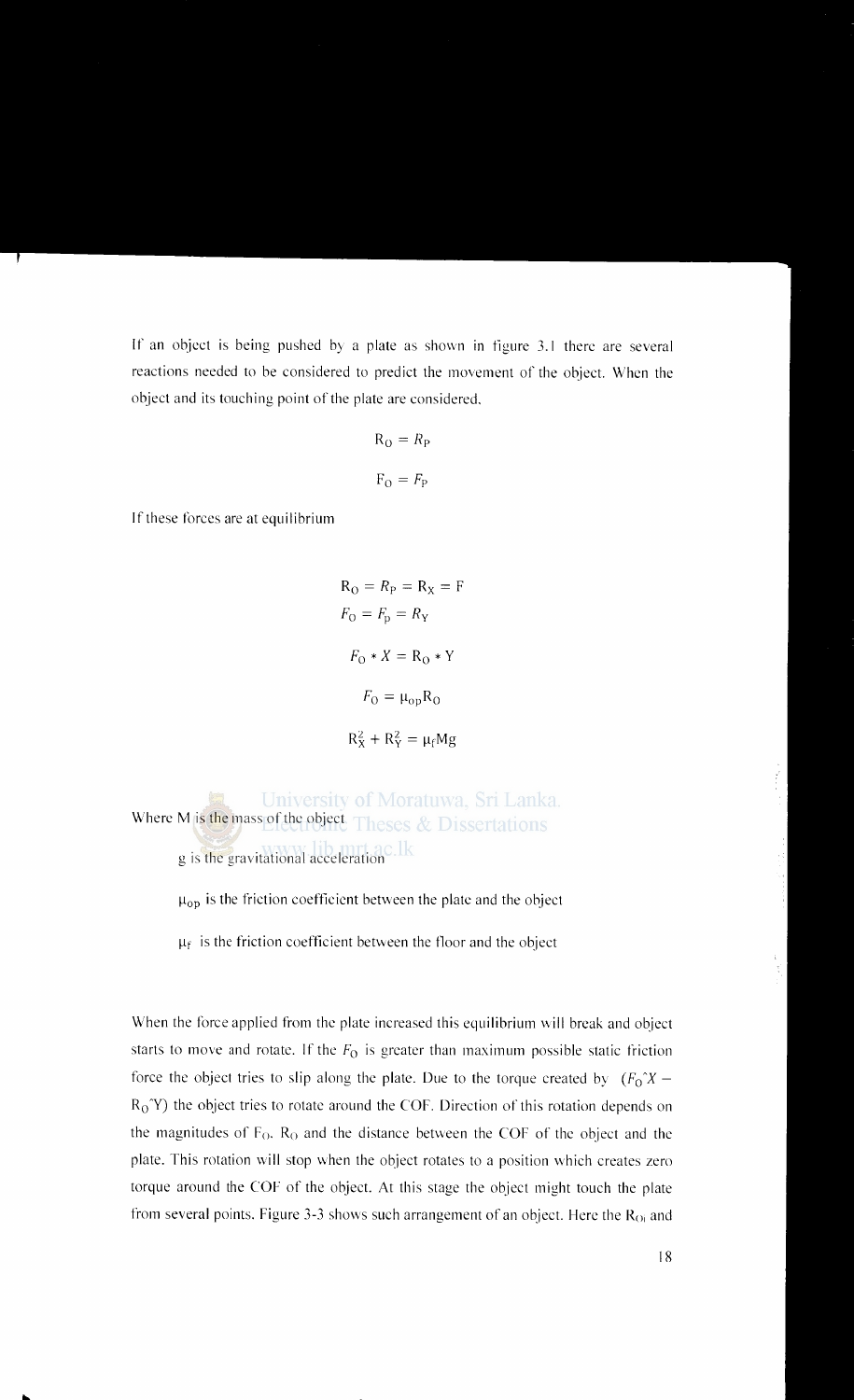$F_{Oi}$  are the reaction and friction forces on the object at the i<sup>th</sup> point of contact. Hence this arrangement can mathematically be represented as follows

$$
\sum_{i=1}^{n} F_{0i}^{\dagger} X_i - \sum_{i=1}^{n} R_{0i}^{\dagger} Y_i
$$
 = Total torque on the object in clockwise direction

Here the Xi and Yi are the distance from COF to  $F_{0i}$  and  $R_{0i}$  respectively and n is the number of touching points of object and the pusher. If this torque is zero then there is no rotation of the object.



Figure 3-3. Several points of contact between plate and the object

Similarly if the  $R_X^2 + R_Y^2$  is greater than the maximum allowable static friction force between the object and the floor. the object tends to moveto the direction of the applied force. If the force applies on the object changes its direction there is a possibility of passing the applied force through the COF of the object. At that instance the object will only move towards the direction of the applied force without any rotation.

When an object is being pushing. we need to keep COF of the object closer to the centre of the pushing bar. Then equal torque applies to both motors. So the object needs to be pushed to the centre of the pusher if it is in a side of the pusher. Since the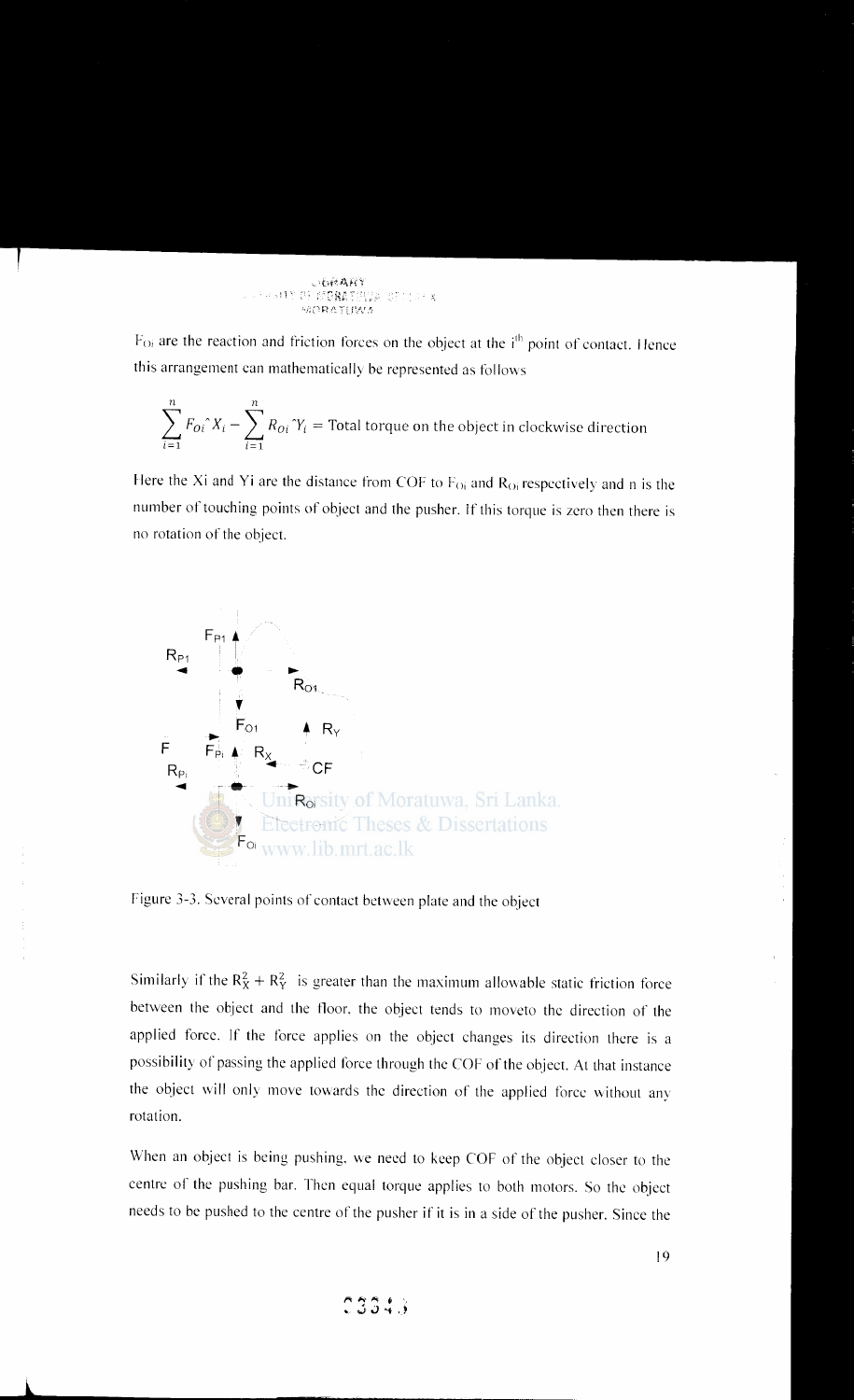pusher creates both rotational motion around the COF of the object and perpendicular motion along the COF of the object when pushing with higher force by turning the angle between the pusher and the object the object can be moved towards the centre of the pusher. This action need to be done by both sides of the pusher. Then the robot tends to move in a zigzag pattern. This zigzag pattern can be implemented by turning one wheel of the MR at a time.



Figure 3-4 Forces applied on Mobile robot

If an object is being pushed by a plate as shown in figure 3-4 there are several reactions needed to be considered to predict the movement of the object. When the obiect and the touching point of the plate are considered, a reaction force creates due to friction on the object. The magnitude of this force mainly depends on the weight of the object and the frictional force created on the object.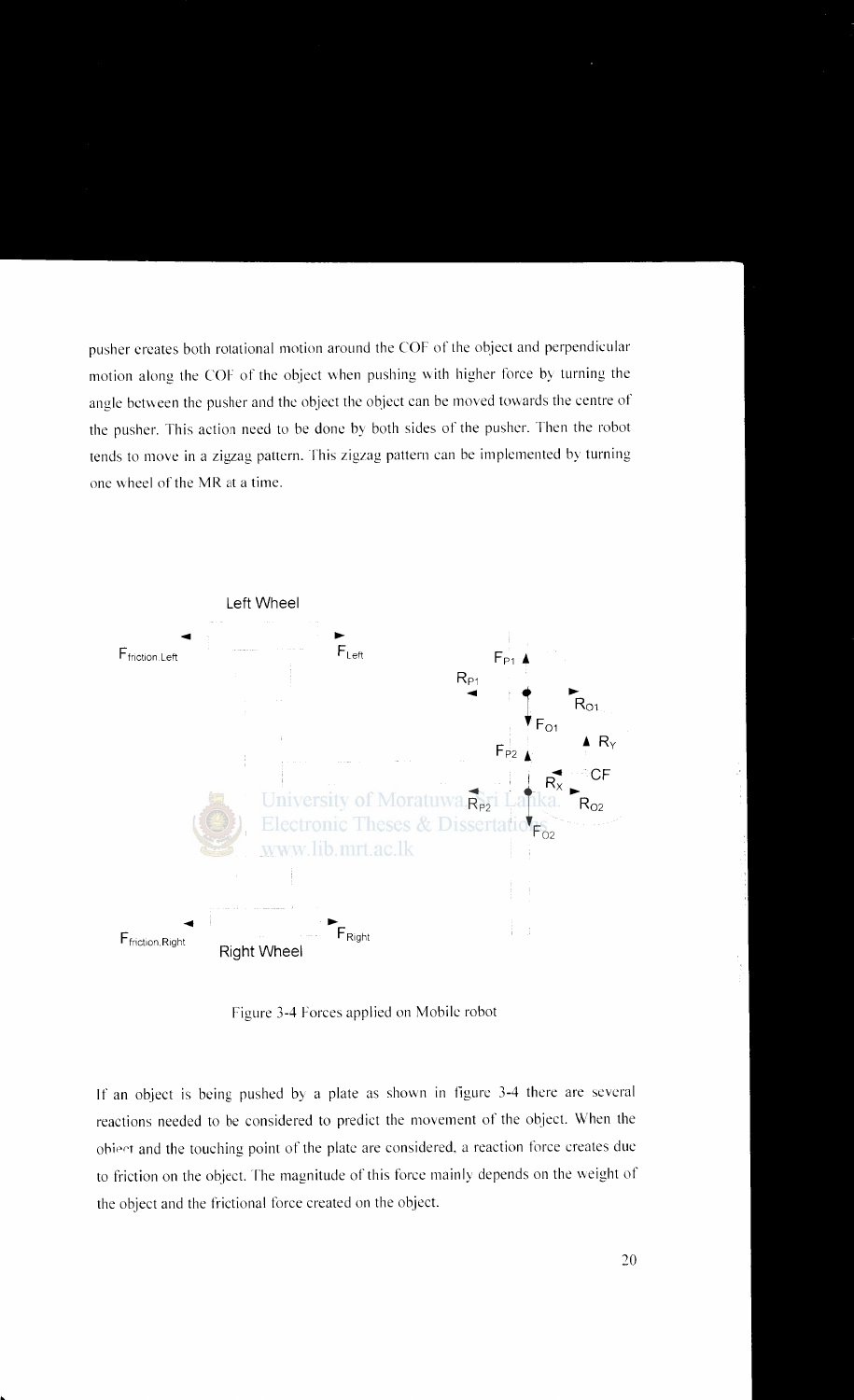3.2 Zigzag movement of the robot and detection of the COF of the object



As shown in the figure 3-5 the robot moves turning one wheel at a time. The wheel speed is increased from its neutral position by changing the pulse width of the DC servo motor input. This is done while monitoring the encoder pulses produced by the encoder attached to the rotating wheel. In every 20ms the positive width of the PWM signal is increased by 4us and this will create more and more force on the motor. When the motor torque is sufficient to move the MR the robot will start to turn. Still the PWM positive width increment is going on. When the pusher attached to the MR touches an object the speed of the MR get slower. If it touches close to the driving motor side edge of the pusher the motor needs more power to drive it. Hence motor speed gets much slower. Then it needs more time to rotate the wheel until it produces the required number of pulses. But the object moves more towards the centre. When the required number of encoder pulses are obtained the motor stops it's rotation and will record the maximum positive pulse width used to drive the motor. After that the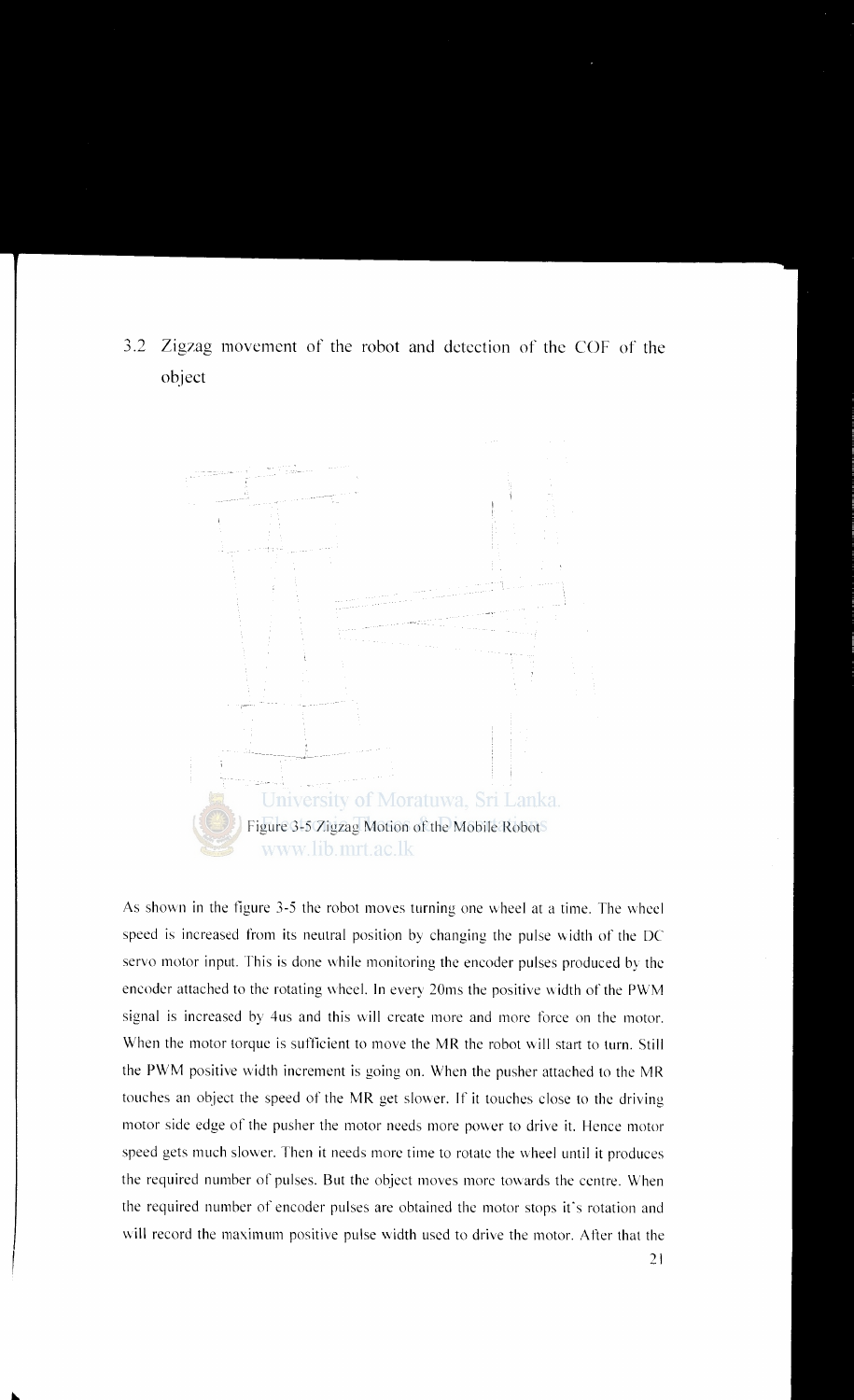3.2 Zigzag movement of the rohot and detection of the COF of the ohject



As shown in the figure 3-5 the robot moves turning one wheel at a time. The wheel speed is increased from its neutral position by changing the pulse width of the DC servo motor input. This is done while monitoring the encoder pulses produced by the encoder attached to the rotating wheel. In every 20ms the positive width of the PWM signal is increased by 4us and this will create more and more force on the motor. When the motor torque is sufficient to move the MR the robot will start to turn. Still the PWM positive width increment is going on. When the pusher attached to the MR touches an object the speed of the MR get slower. If it touches close to the driving motor side edge of the pusher the motor needs more power to drive it. Hence motor speed gets much slower. Then it needs more time to rotate the wheel until it produces the required number of pulses. But the object moves more towards the centre. When the required number of encoder pulses are obtained the motor stops it's rotation and will record the maximum positive pulse width used to drive the motor. After that the